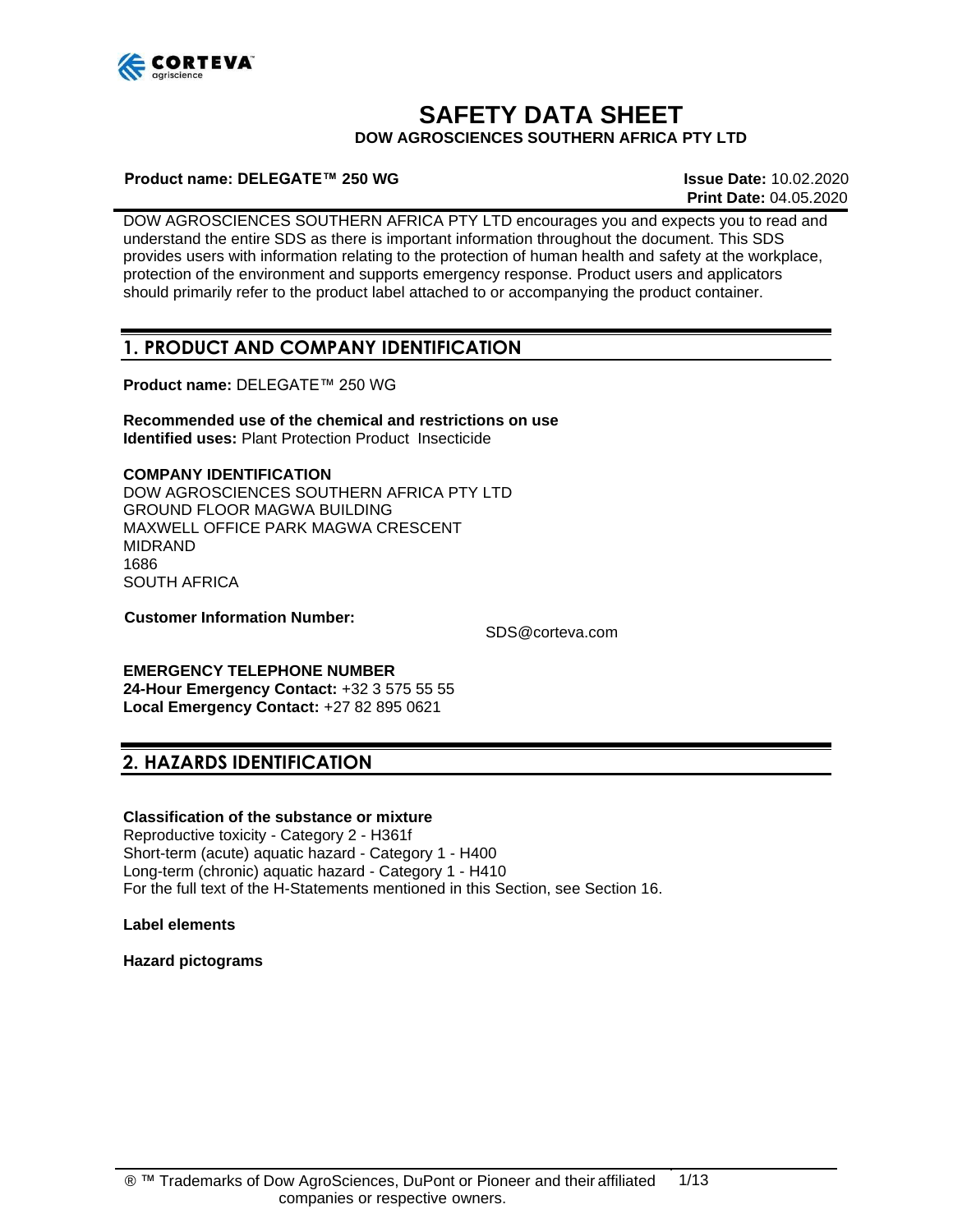

#### **Signal word: WARNING**

#### **Hazard statements**

| H361f | Suspected of damaging fertility.                      |
|-------|-------------------------------------------------------|
| H410  | Very toxic to aquatic life with long lasting effects. |

### **Precautionary statements**

| P <sub>202</sub> | Do not handle until all safety precautions have been read and understood. |
|------------------|---------------------------------------------------------------------------|
| $P308 + P313$    | IF exposed or concerned: Get medical advice/ attention.                   |
| P391             | Collect spillage.                                                         |
| P <sub>501</sub> | Dispose of contents/container in accordance with applicable regulations.  |
|                  |                                                                           |

#### **Supplemental information**

| To avoid risks to human health and the environment, comply with the instructions for              |
|---------------------------------------------------------------------------------------------------|
| use.                                                                                              |
| Contains: Spinetoram J & L (CAS# 187166-40-1 & 187166-15-0). May produce an<br>allergic reaction. |
|                                                                                                   |

#### **Other hazards**

No data available

# **3. COMPOSITION/INFORMATION ON INGREDIENTS**

#### This product is a mixture.

| <b>CASRN/</b><br>$EC-No.$<br>Index-No.                              | <b>Concentration</b>        | <b>Component</b>                                     | <b>Classification</b>                                                                                 |
|---------------------------------------------------------------------|-----------------------------|------------------------------------------------------|-------------------------------------------------------------------------------------------------------|
| <b>CASRN</b><br>935545-74-7<br>EC-No.<br>Not available<br>Index-No. | 24,96%                      | Spinetoram J & L (CAS#<br>187166-40-1 & 187166-15-0) | Skin Sens. - 1B - H317<br>Repr. - 2 - H361f<br>Aquatic Acute - 1 - H400<br>Aquatic Chronic - 1 - H410 |
| <b>CASRN</b><br>1332-58-7<br>EC-No.<br>310-194-1<br>Index-No.       | >= 30,0 - < 40,0 %   Kaolin |                                                      | Not classified                                                                                        |
| <b>CASRN</b><br>13463-67-7<br>EC-No.                                | $>= 1.0 - < 3.0 \%$         | Titanium dioxide                                     | Not classified                                                                                        |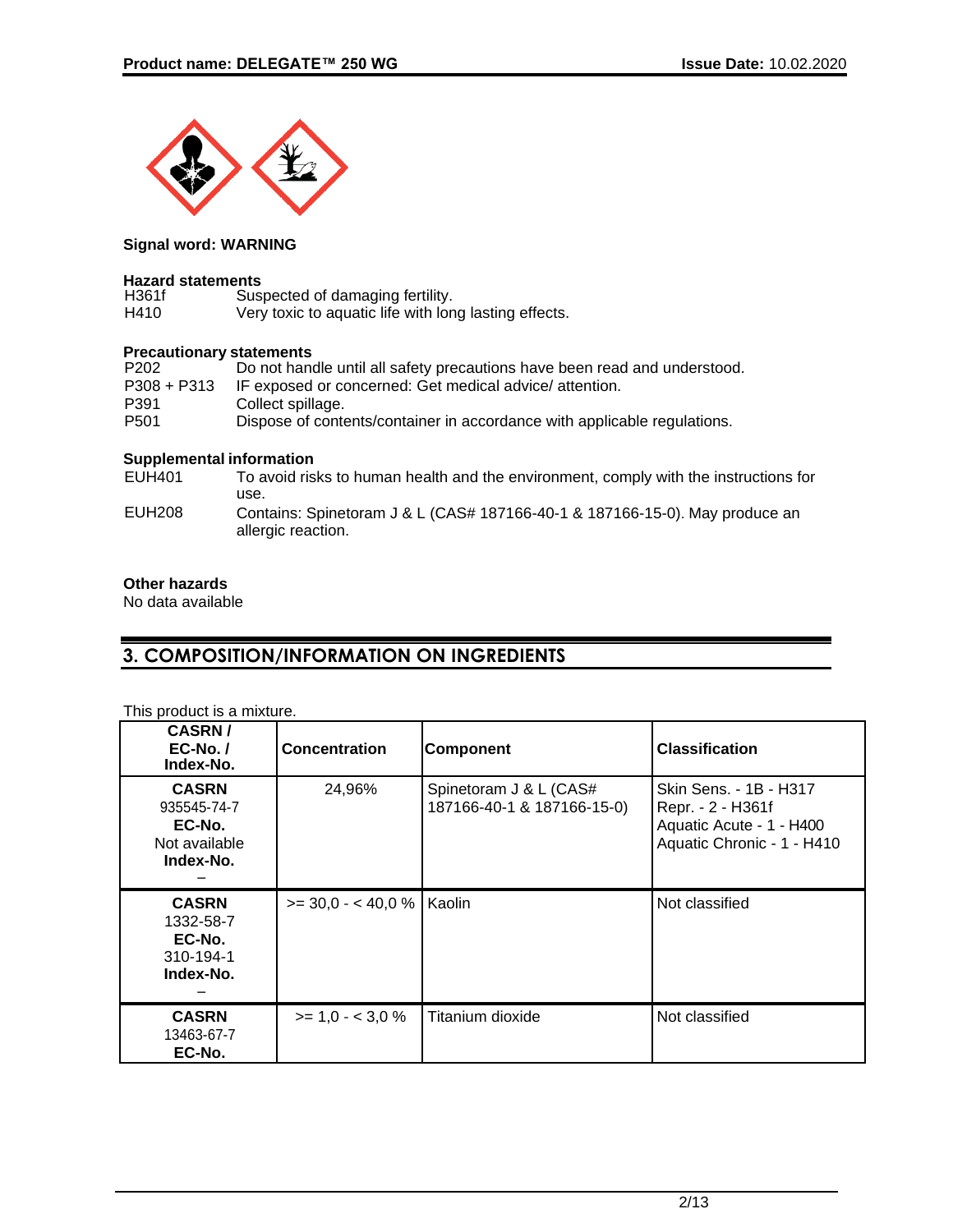| 236-675-5<br>Index-No.                                         |                  |        |                |
|----------------------------------------------------------------|------------------|--------|----------------|
| <b>CASRN</b><br>14808-60-7<br>EC-No.<br>238-878-4<br>Index-No. | $>= 0.3 - 1.0 %$ | Quartz | Not classified |

For the full text of the H-Statements mentioned in this Section, see Section 16.

# **4. FIRST AID MEASURES**

### **Description of first aid measures**

#### **General advice:**

If potential for exposure exists refer to Section 8 for specific personal protective equipment.

**Inhalation:** Move person to fresh air. If person is not breathing, call an emergency responder or ambulance, then give artificial respiration; if by mouth to mouth use rescuer protection (pocket mask etc). Call a poison control center or doctor for treatment advice.

**Skin contact:** Take off contaminated clothing. Rinse skin immediately with plenty of water for 15-20 minutes. Call a poison control center or doctor for treatment advice.

**Eye contact:** Hold eyes open and rinse slowly and gently with water for 15-20 minutes. Remove contact lenses, if present, after the first 5 minutes, then continue rinsing eyes. Call a poison control center or doctor for treatment advice. Suitable emergency eye wash facility should be available in work area.

**Ingestion:** No emergency medical treatment necessary.

#### **Most important symptoms and effects, both acute and delayed:**

Aside from the information found under Description of first aid measures (above) and Indication of immediate medical attention and special treatment needed (below), any additional important symptoms and effects are described in Section 11: Toxicology Information.

#### **Indication of any immediate medical attention and special treatment needed**

**Notes to physician:** No specific antidote. Treatment of exposure should be directed at the control of symptoms and the clinical condition of the patient. Have the Safety Data Sheet, and if available, the product container or label with you when calling a poison control center or doctor, or going for treatment.

### **5. FIREFIGHTING MEASURES**

**Suitable extinguishing media:** Water. Dry chemical fire extinguishers. Carbon dioxide fire extinguishers. Foam.

**Unsuitable extinguishing media:** No data available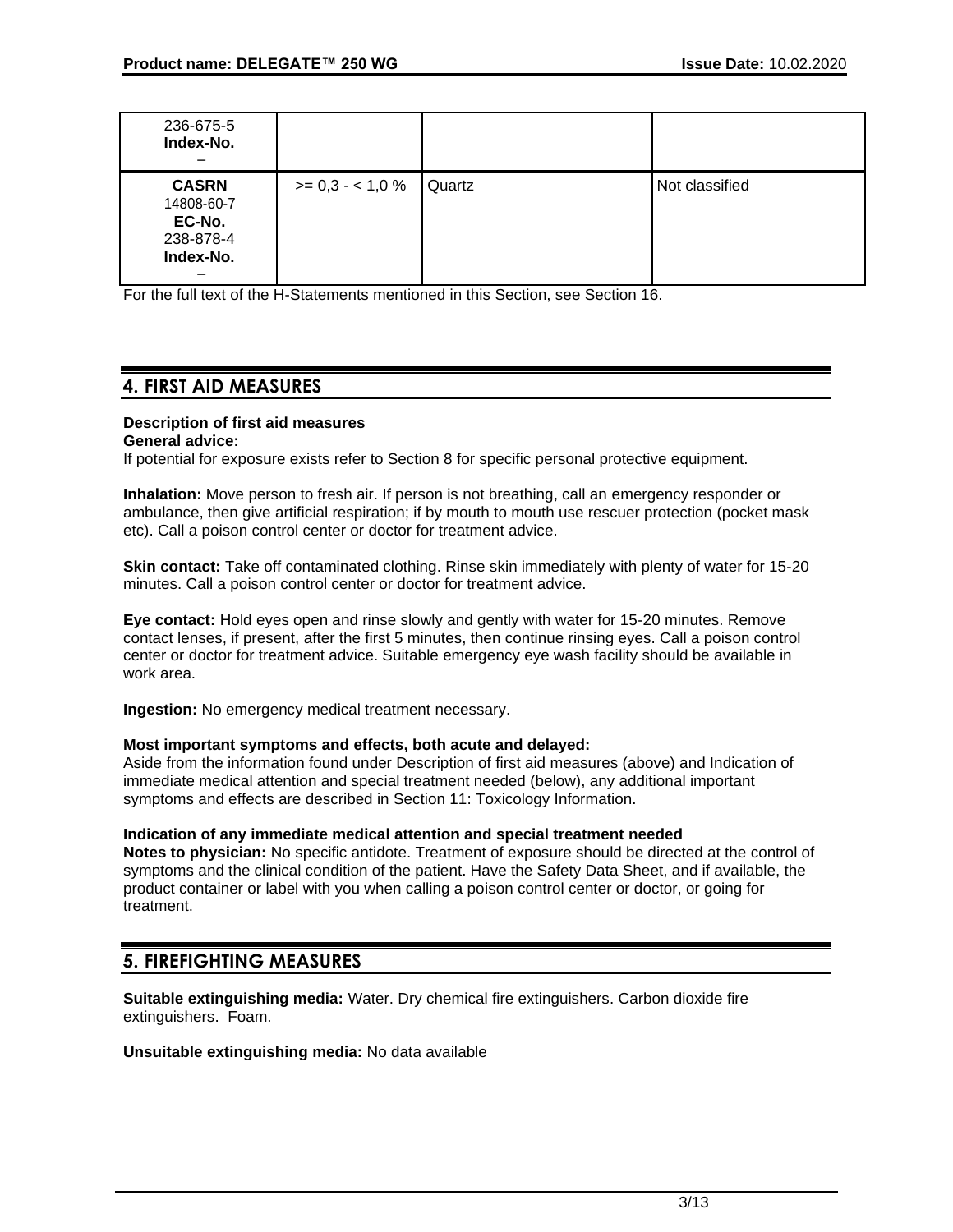#### **Special hazards arising from the substance or mixture**

**Hazardous combustion products:** During a fire, smoke may contain the original material in addition to combustion products of varying composition which may be toxic and/or irritating.

**Unusual Fire and Explosion Hazards:** Do not permit dust to accumulate. When suspended in air dust can pose an explosion hazard. Minimize ignition sources. If dust layers are exposed to elevated temperatures, spontaneous combustion may occur. Dense smoke is produced when product burns.

#### **Advice for firefighters**

**Fire Fighting Procedures:** Keep people away. Isolate fire and deny unnecessary entry. Consider feasibility of a controlled burn to minimize environment damage. Foam fire extinguishing system is preferred because uncontrolled water can spread possible contamination. Soak thoroughly with water to cool and prevent re-ignition. Cool surroundings with water to localize fire zone. Hand held dry chemical or carbon dioxide extinguishers may be used for small fires. Dust explosion hazard may result from forceful application of fire extinguishing agents. Contain fire water run-off if possible. Fire water run-off, if not contained, may cause environmental damage. Review the "Accidental Release Measures" and the "Ecological Information" sections of this (M)SDS.

**Special protective equipment for firefighters:** Wear positive-pressure self-contained breathing apparatus (SCBA) and protective fire fighting clothing (includes fire fighting helmet, coat, trousers, boots, and gloves). Avoid contact with this material during fire fighting operations. If contact is likely, change to full chemical resistant fire fighting clothing with self-contained breathing apparatus. If this is not available, wear full chemical resistant clothing with self-contained breathing apparatus and fight fire from a remote location. For protective equipment in post-fire or non-fire clean-up situations, refer to the relevant sections.

# **6. ACCIDENTAL RELEASE MEASURES**

**Personal precautions, protective equipment and emergency procedures:** Isolate area. Keep unnecessary and unprotected personnel from entering the area. Keep upwind of spill. Spilled material may cause a slipping hazard. Ventilate area of leak or spill. Refer to section 7, Handling, for additional precautionary measures. Use appropriate safety equipment. For additional information, refer to Section 8, Exposure Controls and Personal Protection.

**Environmental precautions:** Prevent from entering into soil, ditches, sewers, waterways and/or groundwater. See Section 12, Ecological Information. Spills or discharge to natural waterways is likely to kill aquatic organisms.

**Methods and materials for containment and cleaning up:** Contain spilled material if possible. Small spills: Sweep up. Collect in suitable and properly labeled containers. Large spills: Contact the company for clean-up assistance. See Section 13, Disposal Considerations, for additional information.

# **7. HANDLING AND STORAGE**

**Precautions for safe handling:** Keep out of reach of children. Do not swallow. Avoid contact with eyes, skin, and clothing. Avoid breathing dust or mist. Wash thoroughly after handling. Keep container closed. Use with adequate ventilation. See Section 8, EXPOSURE CONTROLS AND PERSONAL PROTECTION.

**Conditions for safe storage:** Store in a dry place. Store in original container. Do not store near food, foodstuffs, drugs or potable water supplies.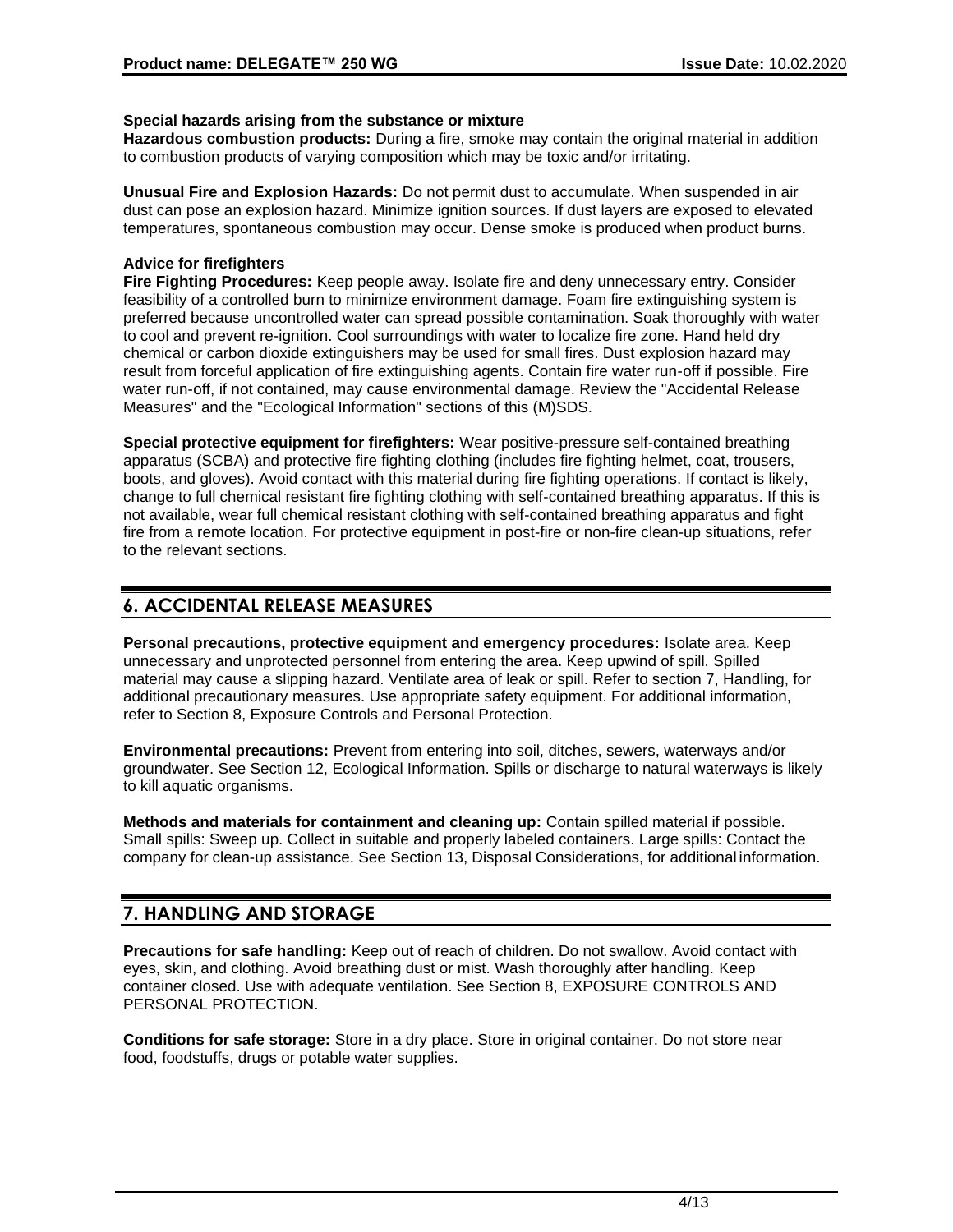## **8. EXPOSURE CONTROLS/PERSONAL PROTECTION**

#### **Control parameters**

If exposure limits exist, they are listed below. If no exposure limits are displayed, then no values are applicable.

| Component        | <b>Regulation</b> | <b>Type of listing</b>               | <b>Value/Notation</b>         |
|------------------|-------------------|--------------------------------------|-------------------------------|
| Kaolin           | <b>ACGIH</b>      | <b>TWA Respirable</b>                | $2 \text{ mg/m}$              |
|                  |                   | particulate matter                   |                               |
| Titanium dioxide | <b>ACGIH</b>      | TWA                                  | 10 mg/m3, Titanium<br>dioxide |
|                  | Dow IHG           | <b>TWA</b>                           | $2,4$ mg/m $3$                |
|                  | ZA OEL            | <b>TWA OEL-RL</b>                    | $5 \text{ mg/m}$ 3            |
|                  |                   | Respirable dust                      |                               |
|                  | ZA OEL            | <b>TWA OEL-RL</b>                    | $10 \text{ mg/m}$ 3           |
|                  |                   | inhalable dust                       |                               |
| Quartz           | <b>ACGIH</b>      | <b>TWA Respirable</b>                | $0,025$ mg/m $3$ , Silica     |
|                  |                   | particulate matter                   |                               |
|                  | ZA OEL            | <b>TWA OEL-CL</b>                    | $0,1 \, \text{mg/m3}$         |
|                  |                   | Respirable dust                      |                               |
|                  | ZA OEL            | <b>TWA OEL-RL</b><br>Respirable dust | $0,1$ mg/m $3$                |

RECOMMENDATIONS IN THIS SECTION ARE FOR MANUFACTURING, COMMERCIAL BLENDING AND PACKAGING WORKERS. APPLICATORS AND HANDLERS SHOULD SEE THE PRODUCT LABEL FOR PROPER PERSONAL PROTECTIVE EQUIPMENT AND CLOTHING.

#### **Exposure controls**

**Engineering controls:** Use engineering controls to maintain airborne level below exposure limit requirements or guidelines. If there are no applicable exposure limit requirements or guidelines, use only with adequate ventilation. Local exhaust ventilation may be necessary for some operations.

#### **Individual protection measures**

**Eye/face protection:** Use safety glasses (with side shields). Safety glasses (with side shields) should be consistent with EN 166 or equivalent. If there is a potential for exposure to particles which could cause eye discomfort, wear chemical goggles. Chemical goggles should be consistent with EN 166 or equivalent.

#### **Skin protection**

**Hand protection:** Use gloves chemically resistant to this material when prolonged or frequently repeated contact could occur. Use chemical resistant gloves classified under Standard EN374: Protective gloves against chemicals and micro-organisms. Examples of preferred glove barrier materials include: Neoprene. Nitrile/butadiene rubber ("nitrile" or "NBR"). Polyvinyl chloride ("PVC" or "vinyl"). When prolonged or frequently repeated contact may occur, a glove is recommended to prevent contact with the solid material. Glove thickness alone is not a good indicator of the level of protection a glove provides against a chemical substance as this level of protection is also highly dependent on the specific composition of the material that the glove is fabricated from. The thickness of the glove must, depending on model and type of material, generally be more than 0.35 mm to offer sufficient protection for prolonged and frequent contact with the substance. As an exception to this general rule it is known that multilayer laminate gloves may offer prolonged protection at thicknesses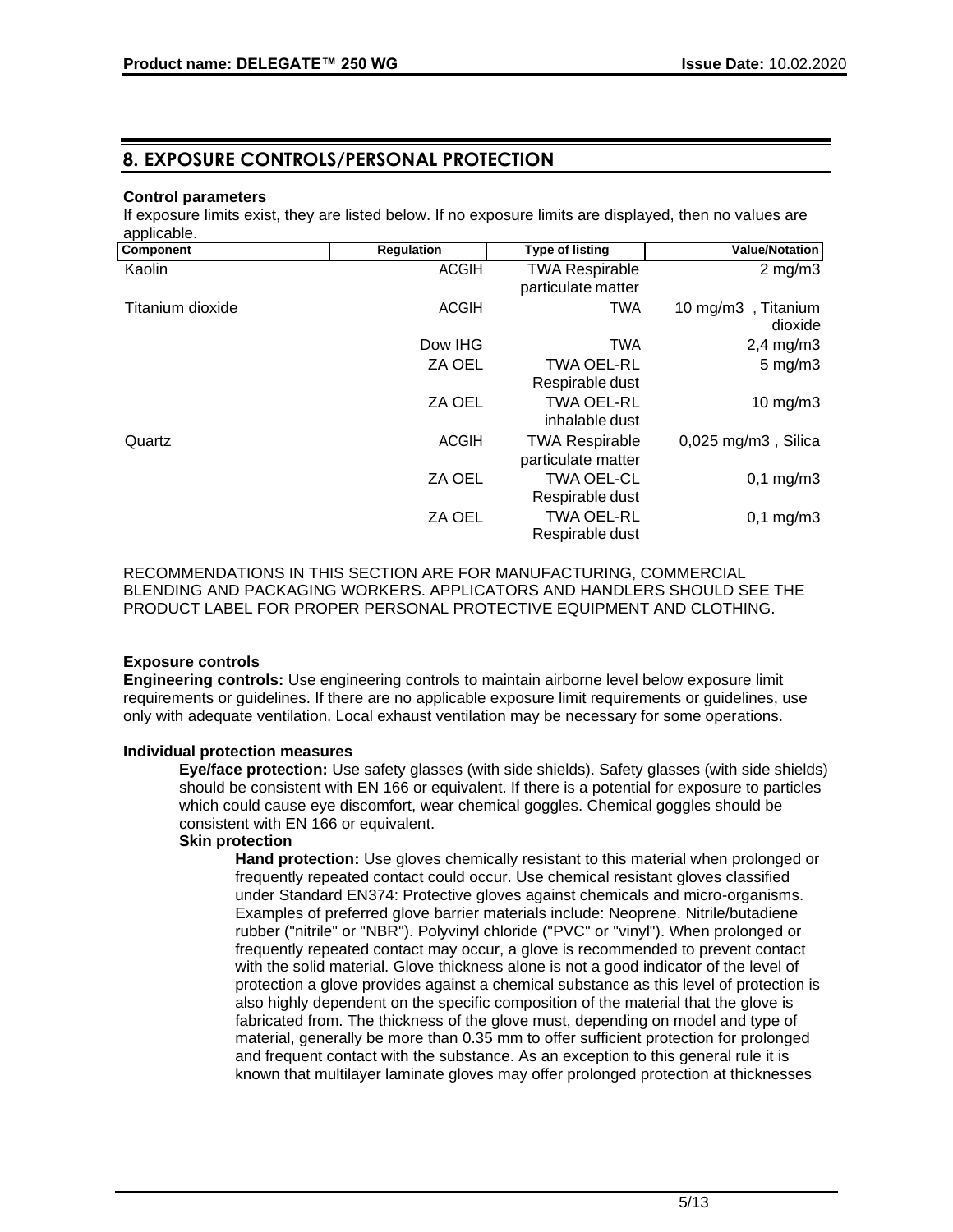less than 0.35 mm. Other glove materials with a thickness of less than 0.35 mm may offer sufficient protection when only brief contact is expected. NOTICE: The selection of a specific glove for a particular application and duration of use in a workplace should also take into account all relevant workplace factors such as, but not limited to: Other chemicals which may be handled, physical requirements (cut/puncture protection, dexterity, thermal protection), potential body reactions to glove materials, as well as the instructions/specifications provided by the glove supplier.

**Other protection:** Wear clean, body-covering clothing.

**Respiratory protection:** Respiratory protection should be worn when there is a potential to exceed the exposure limit requirements or guidelines. If there are no applicable exposure limit requirements or guidelines, use an approved respirator. Selection of air-purifying or positivepressure supplied-air will depend on the specific operation and the potential airborne concentration of the material. For emergency conditions, use an approved positive-pressure self-contained breathing apparatus.

Use the following CE approved air-purifying respirator: Organic vapor cartridge with a particulate pre-filter, type AP2 (meeting standard EN 14387).

# **9. PHYSICAL AND CHEMICAL PROPERTIES**

| Appearance                                        |                                      |
|---------------------------------------------------|--------------------------------------|
| <b>Physical state</b>                             | Granules.                            |
| Color                                             | White to off-white                   |
| Odor                                              | Musty                                |
| <b>Odor Threshold</b>                             | No test data available               |
| рH                                                | 8,7 Measured (1% aqueous suspension) |
| <b>Melting point/range</b>                        | No test data available               |
| <b>Freezing point</b>                             | No data available                    |
| Boiling point (760 mmHg)                          | Not applicable                       |
| <b>Flash point</b>                                | closed cup Not applicable            |
| <b>Evaporation Rate (Butyl Acetate</b><br>$= 1$   | Not applicable                       |
| <b>Flammability (solid, gas)</b>                  | No data available                    |
| <b>Lower explosion limit</b>                      | Not applicable                       |
| <b>Upper explosion limit</b>                      | Not applicable                       |
| <b>Vapor Pressure</b>                             | Not applicable                       |
| <b>Relative Vapor Density (air = 1)</b>           | Not applicable                       |
| <b>Relative Density (water = 1)</b>               | Not applicable                       |
| <b>Water solubility</b>                           | Disperses in water                   |
| <b>Partition coefficient: n-</b><br>octanol/water | No data available                    |
| <b>Auto-ignition temperature</b>                  | No test data available               |
| <b>Decomposition temperature</b>                  | No test data available               |
| <b>Dynamic Viscosity</b>                          | Not applicable                       |
| <b>Kinematic Viscosity</b>                        | Not applicable                       |
| <b>Explosive properties</b>                       | No                                   |
| <b>Oxidizing properties</b>                       | No                                   |
|                                                   |                                      |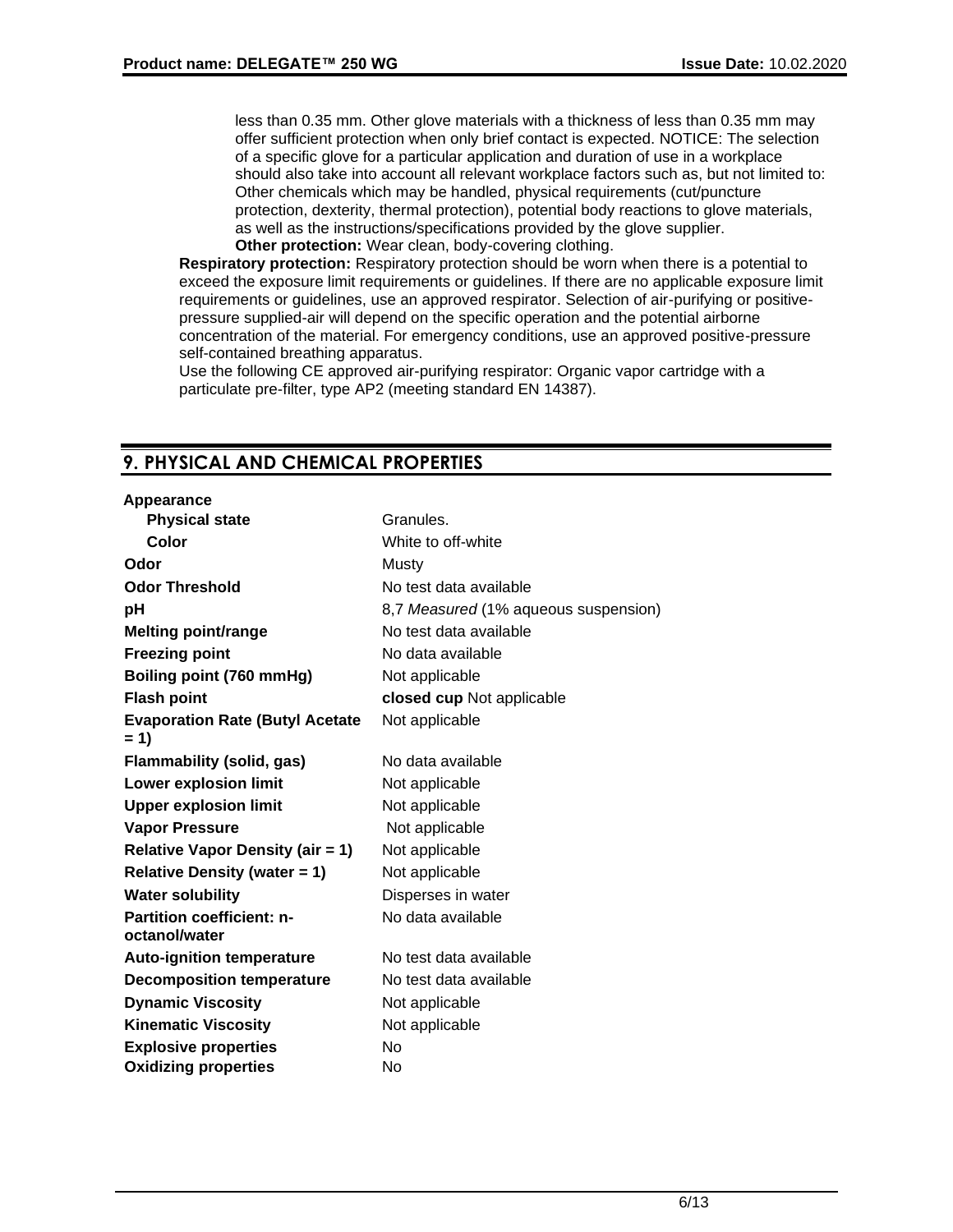**Liquid Density** Not applicable **Molecular weight** No data available

**Bulk density** 0,5 g/cm3 *Tapped Volumetric*

NOTE: The physical data presented above are typical values and should not be construed as a specification.

### **10. STABILITY AND REACTIVITY**

**Reactivity:** No dangerous reaction known under conditions of normal use.

**Chemical stability:** Thermally stable at typical use temperatures.

**Possibility of hazardous reactions:** Polymerization will not occur.

**Conditions to avoid:** Exposure to elevated temperatures can cause product to decompose.

**Incompatible materials:** None known.

**Hazardous decomposition products:** Decomposition products depend upon temperature, air supply and the presence of other materials. Toxic gases are released during decomposition.

# **11. TOXICOLOGICAL INFORMATION**

*Toxicological information appears in this section when such data is available.*

#### **Acute toxicity**

**Acute oral toxicity** Very low toxicity if swallowed. Harmful effects not anticipated from swallowing small amounts.

As product: LD50, Rat, female, > 5 000 mg/kg

#### **Acute dermal toxicity**

Prolonged skin contact is unlikely to result in absorption of harmful amounts.

As product: LD50, Rat, male and female, > 5 000 mg/kg

#### **Acute inhalation toxicity**

Prolonged excessive exposure to dust may cause adverse effects. Based on the available data, narcotic effects were not observed.

As product: LC50, Rat, male and female, 4 Hour, Dust, > 5,06 mg/l

#### **Skin corrosion/irritation**

Brief contact is essentially nonirritating to skin.

#### **Serious eye damage/eye irritation**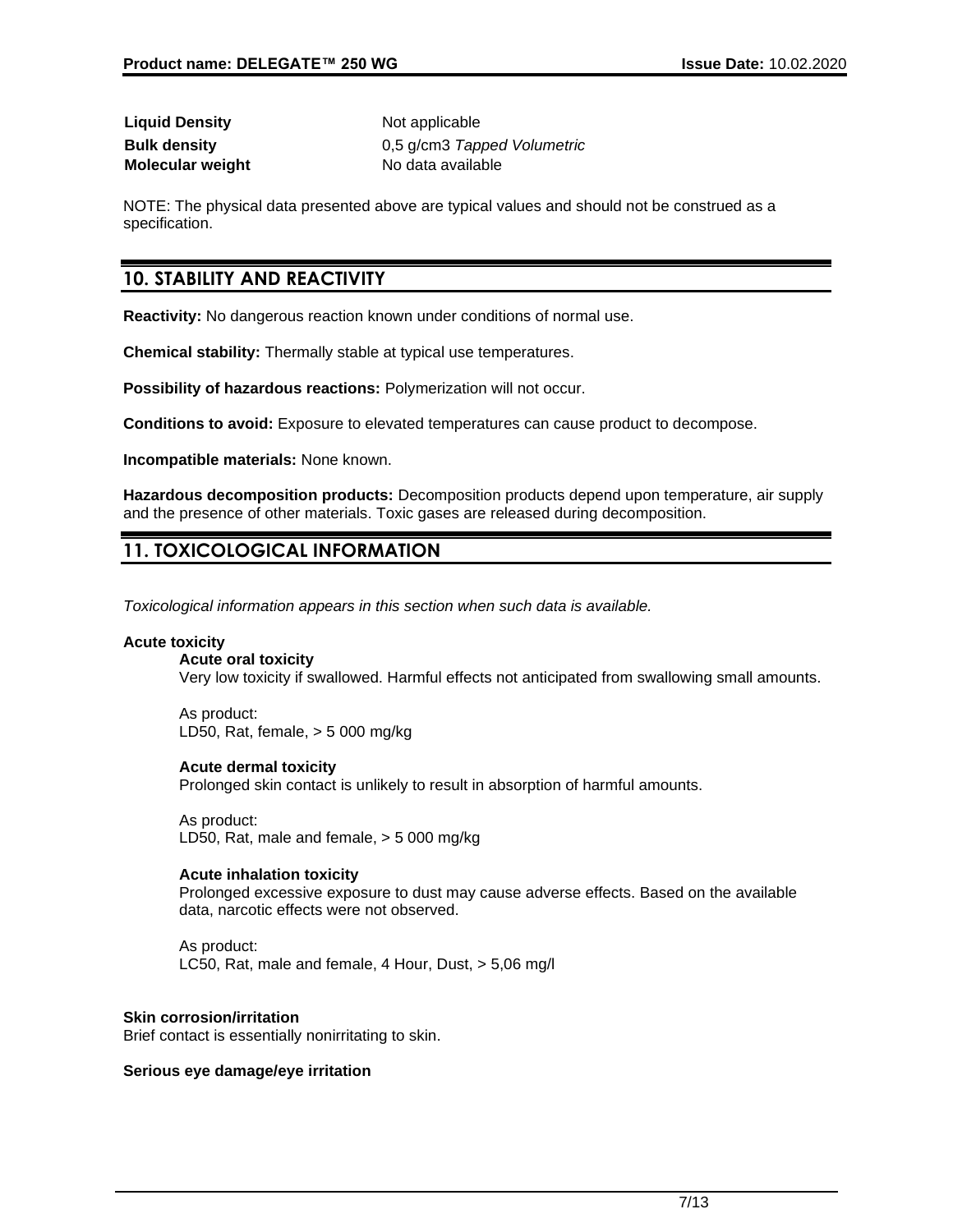May cause eye irritation. Corneal injury is unlikely. Solid or dust may cause irritation or corneal injury due to mechanical action.

#### **Sensitization**

As product: Did not demonstrate the potential for contact allergy in mice.

For respiratory sensitization: No relevant data found.

#### **Specific Target Organ Systemic Toxicity (Single Exposure)**

Evaluation of available data suggests that this material is not an STOT-SE toxicant.

#### **Specific Target Organ Systemic Toxicity (Repeated Exposure)**

For the active ingredient(s): In animals, has been shown to cause vacuolization of cells in various tissues. Dose levels producing these effects were many times higher than any dose levels expected from exposure due to use.

#### **Carcinogenicity**

Active ingredient did not cause cancer in laboratory animals. A risk assessment has been conducted for this product and has shown, that under normal handling, the minor components will not pose a hazard.

#### **Teratogenicity**

For the active ingredient(s): Did not cause birth defects or other effects in the fetus even at doses which caused toxic effects in the mother.

#### **Reproductive toxicity**

In animal studies, has been shown to interfere with reproduction.

#### **Mutagenicity**

In vitro genetic toxicity studies were negative. Animal genetic toxicity studies were negative.

#### **Aspiration Hazard**

Based on physical properties, not likely to be an aspiration hazard.

# **12. ECOLOGICAL INFORMATION**

*Ecotoxicological information appears in this section when such data is available.*

#### **Toxicity**

#### **Acute toxicity to fish**

EC50, Lepomis macrochirus (Bluegill sunfish), semi-static test, 96 Hour, 12,52 mg/l

#### **Acute toxicity to aquatic invertebrates**

EC50, Daphnia magna (Water flea), semi-static test, 48 Hour, > 23,52 mg/l

#### **Acute toxicity to algae/aquatic plants**

Material is very toxic to aquatic organisms (LC50/EC50/IC50 below 1 mg/L in the most sensitive species).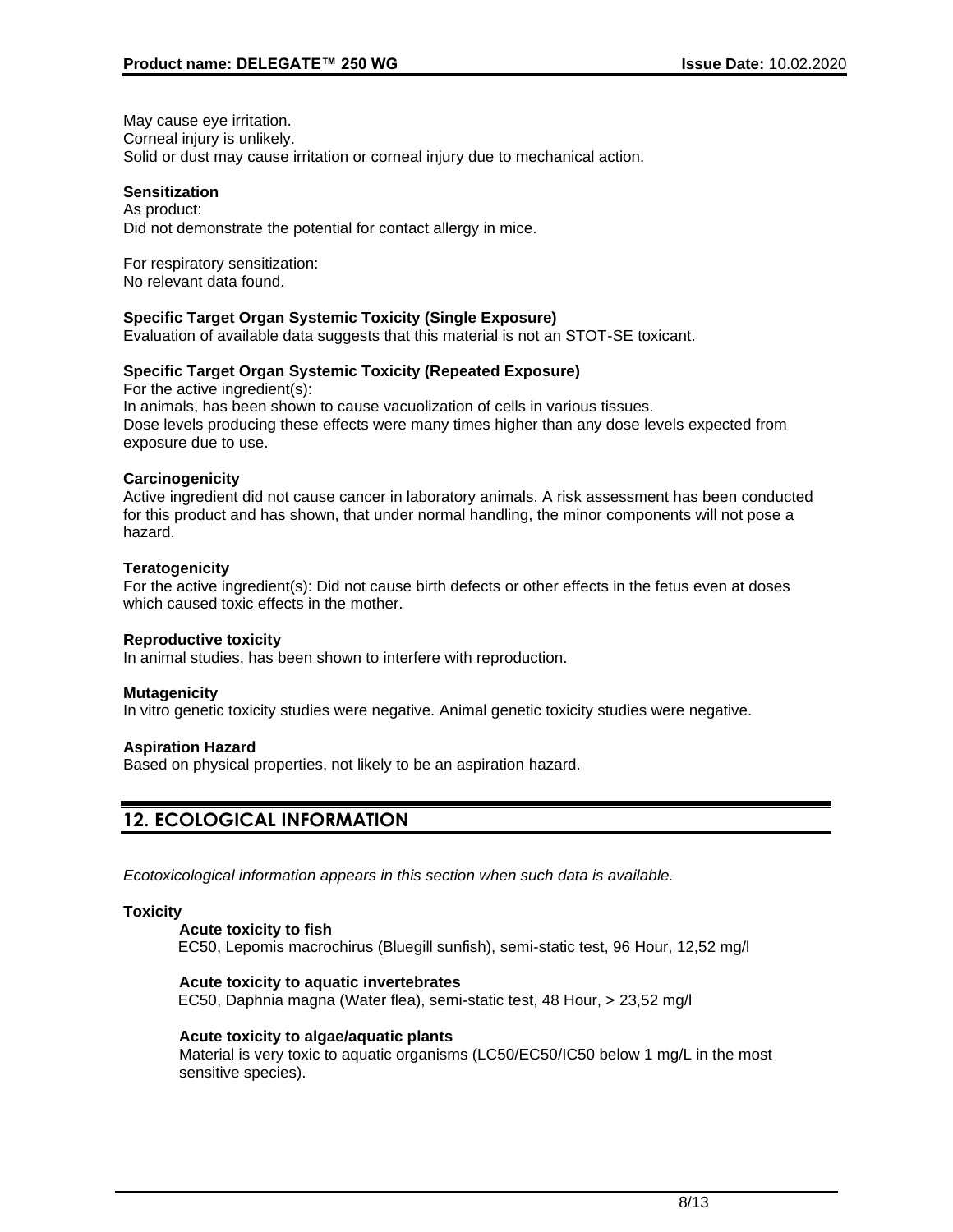ErC50, diatom Navicula sp., 72 Hour, 0,564 mg/l

#### **Toxicity to Above Ground Organisms**

Material is practically non-toxic to birds on an acute basis (LD50 > 2000 mg/kg).

oral LD50, Colinus virginianus (Bobwhite quail), > 2 250 mg/kg

contact LD50, Apis mellifera (bees), 96 Hour, 0,079µg/bee

oral LD50, Apis mellifera (bees), 96 Hour, 0,22µg/bee

#### **Toxicity to soil-dwelling organisms**

LC50, Eisenia fetida (earthworms), 14 d, > 4 000 mg/kg

#### **Persistence and degradability**

#### **Spinetoram J & L (CAS# 187166-40-1 & 187166-15-0)**

**Biodegradability:** Material is expected to biodegrade very slowly (in the environment). Fails to pass OECD/EEC tests for ready biodegradability. 10-day Window: Fail **Biodegradation:** 0,1 - 9,1 % **Exposure time:** 28 d **Method:** OECD Test Guideline 301B or Equivalent

#### **Kaolin**

**Biodegradability:** Biodegradation is not applicable.

#### **Titanium dioxide**

**Biodegradability:** Biodegradation is not applicable.

#### **Quartz**

**Biodegradability:** Biodegradation is not applicable.

#### **Bioaccumulative potential**

#### **Spinetoram J & L (CAS# 187166-40-1 & 187166-15-0)**

**Bioaccumulation:** Bioconcentration potential is moderate (BCF between 100 and 3000 or Log Pow between 3 and 5). **Partition coefficient: n-octanol/water(log Pow):** 4,49 at 20 °C **Bioconcentration factor (BCF):** 348 Oncorhynchus mykiss (rainbow trout) 28 d

#### **Kaolin**

**Bioaccumulation:** Partitioning from water to n-octanol is not applicable.

#### **Titanium dioxide**

**Bioaccumulation:** Partitioning from water to n-octanol is not applicable.

#### **Quartz**

**Bioaccumulation:** Partitioning from water to n-octanol is not applicable.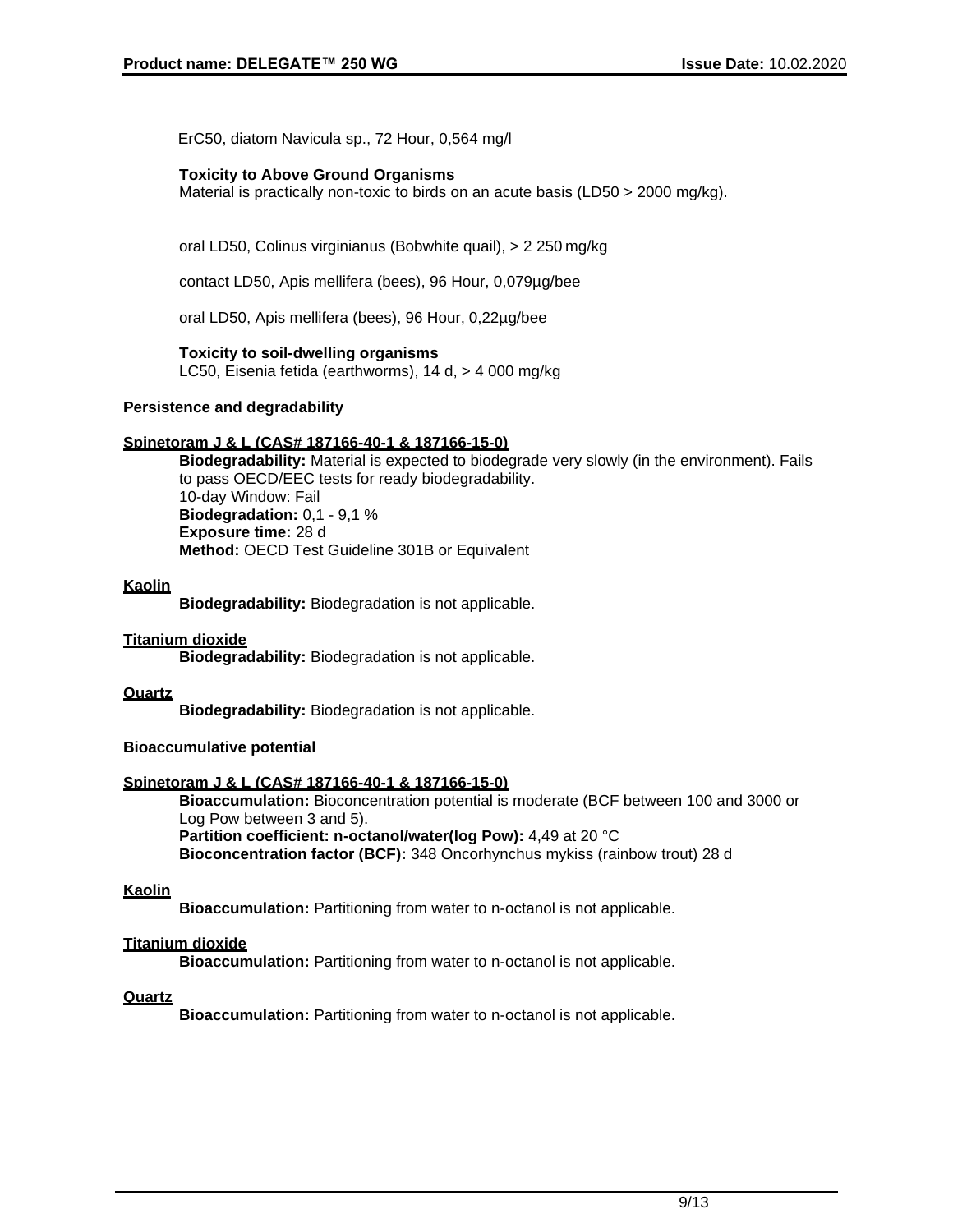#### **Mobility in soil**

#### **Spinetoram J & L (CAS# 187166-40-1 & 187166-15-0)**

Potential for mobility in soil is slight (Koc between 2000 and 5000).

#### **Kaolin**

No relevant data found.

#### **Titanium dioxide**

No data available.

#### **Quartz**

No relevant data found.

#### **Results of PBT and vPvB assessment**

#### **Spinetoram J & L (CAS# 187166-40-1 & 187166-15-0)**

This substance is not considered to be persistent, bioaccumulating and toxic (PBT). This substance is not considered to be very persistent and very bioaccumulating (vPvB).

#### **Kaolin**

This substance is not considered to be persistent, bioaccumulating and toxic (PBT). This substance is not considered to be very persistent and very bioaccumulating (vPvB).

#### **Titanium dioxide**

This substance has not been assessed for persistence, bioaccumulation and toxicity (PBT).

#### **Quartz**

This substance has not been assessed for persistence, bioaccumulation and toxicity (PBT).

#### **Other adverse effects**

#### **Spinetoram J & L (CAS# 187166-40-1 & 187166-15-0)**

This substance is not on the Montreal Protocol list of substances that deplete the ozone layer.

#### **Kaolin**

This substance is not on the Montreal Protocol list of substances that deplete the ozone layer.

#### **Titanium dioxide**

This substance is not on the Montreal Protocol list of substances that deplete the ozone layer.

#### **Quartz**

This substance is not on the Montreal Protocol list of substances that deplete the ozone layer.

### **13. DISPOSAL CONSIDERATIONS**

**Disposal methods:** If wastes and/or containers cannot be disposed of according to the product label directions, disposal of this material must be in accordance with your local or area regulatory authorities. This information presented below only applies to the material as supplied. The identification based on characteristic(s) or listing may not apply if the material has been used or otherwise contaminated. It is the responsibility of the waste generator to determine the toxicity and physical properties of the material generated to determine the proper waste identification and disposal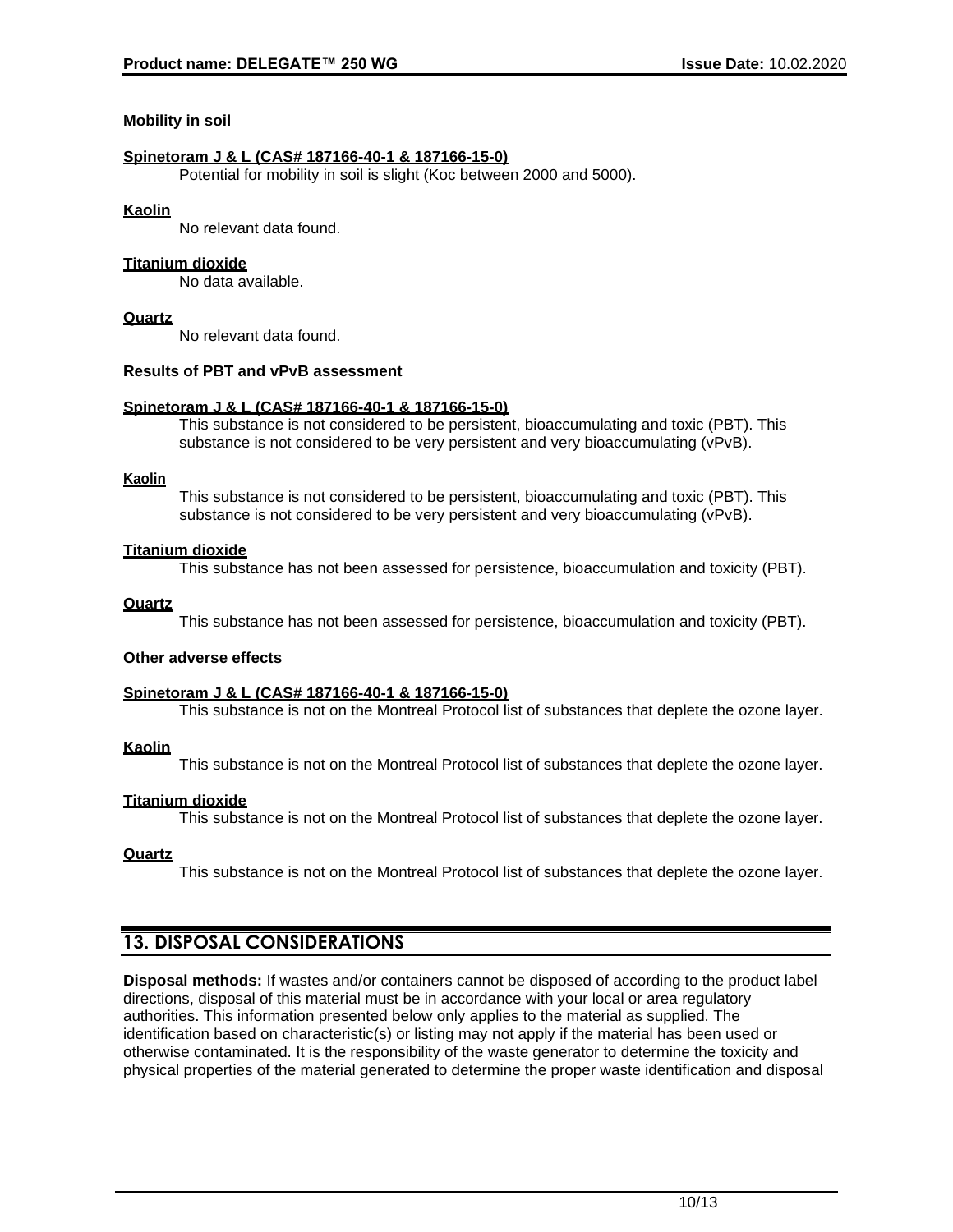methods in compliance with applicable regulations. If the material as supplied becomes a waste, follow all applicable regional, national and local laws.

### **14. TRANSPORT INFORMATION**

### **Classification for ROAD and Rail transport: ENVIRONMENTALLY HAZARDOUS SUBSTANCE, SOLID,** N.O.S.(Spinetoram) **UN number** UN 3077 **Class** 9 **Packing group III Environmental hazards** Spinetoram **Classification for SEA transport(IMO-IMDG): ENVIRONMENTALLY HAZARDOUS SUBSTANCE, SOLID,** N.O.S.(Spinetoram) **UN number** UN 3077 **Class** 9 **Packing group III Marine pollutant** Spinetoram **Transport in bulk according to Annex I or II of MARPOL 73/78 and the IBC or IGC Code** Consult IMO regulations before transporting ocean bulk **Classification for AIR transport(IATA/ICAO): Proper shipping name** Environmentally hazardous substance, solid, n.o.s.(Spinetoram) **UN number** UN 3077 **Class** 9 **Packing group III**

This information is not intended to convey all specific regulatory or operational requirements/information relating to this product. Transportation classifications may vary by container volume and may be influenced by regional or country variations in regulations. Additional transportation system information can be obtained through an authorized sales or customer service representative. It is the responsibility of the transporting organization to follow all applicable laws, regulations and rules relating to the transportation of the material.

### **15. REGULATORY INFORMATION**

**Seveso III: Directive 2012/18/EU of the European Parliament and of the Council on the control of major-accident hazards involving dangerous substances.** Listed in Regulation: ENVIRONMENTAL HAZARDS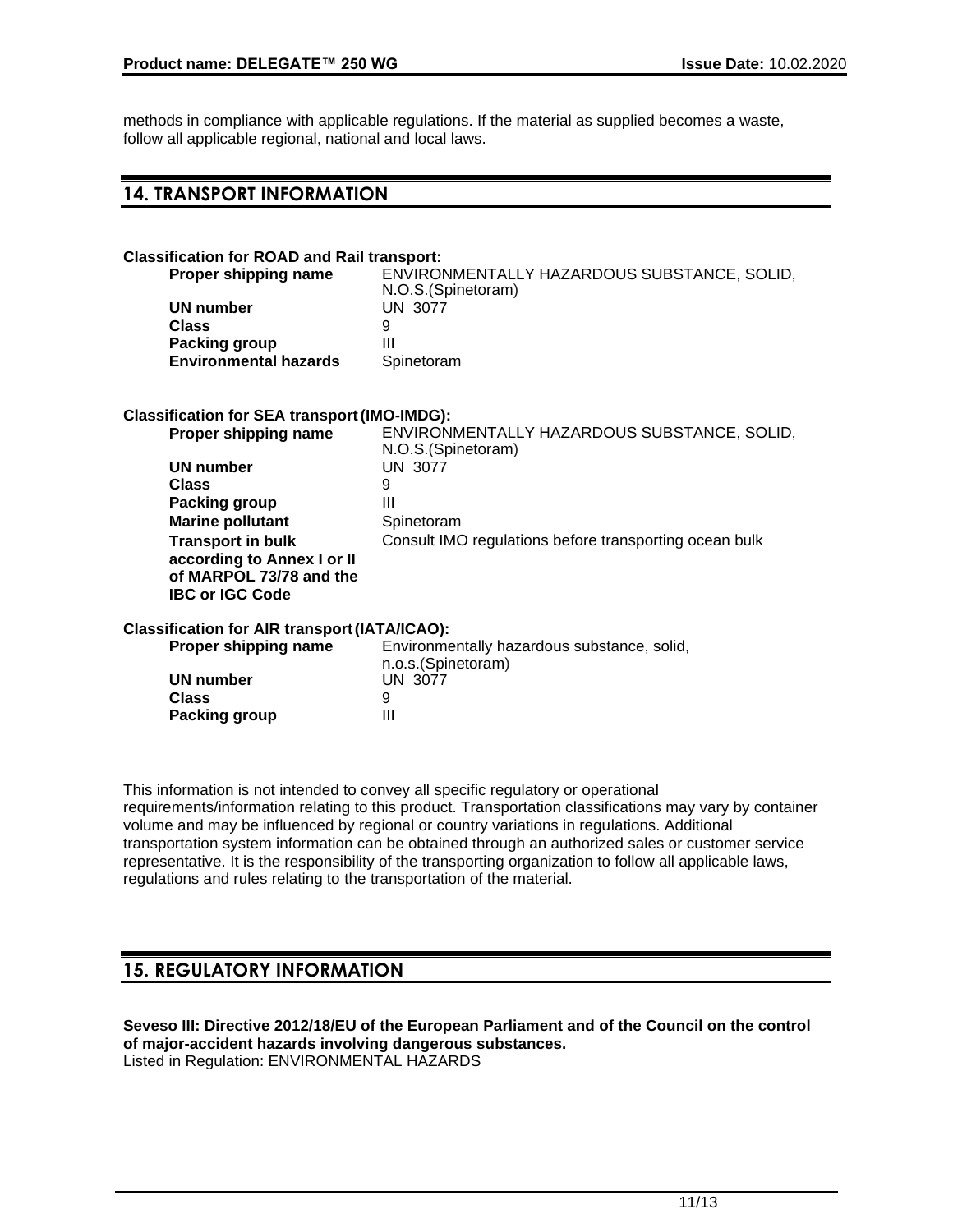Number in Regulation: E1 100 t 200 t

Classification and labeling have been performed according to Regulation (EC) No 1272/2008.

# **16. OTHER INFORMATION**

#### **Full text of H-Statements referred to under sections 2 and 3.**

| H317  | May cause an allergic skin reaction.                  |
|-------|-------------------------------------------------------|
| H361f | Suspected of damaging fertility.                      |
| H400  | Very toxic to aquatic life.                           |
| H410  | Very toxic to aquatic life with long lasting effects. |

#### **Revision**

Identification Number: 328467 / A290 / Issue Date: 10.02.2020 / Version: 4.0 DAS Code: GF-1640 Most recent revision(s) are noted by the bold, double bars in left-hand margin throughout this document.

#### **Legend**

| <b>ACGIH</b>           | USA. ACGIH Threshold Limit Values (TLV)                               |
|------------------------|-----------------------------------------------------------------------|
| Dow IHG                | Dow Industrial Hygiene Guideline                                      |
| <b>TWA</b>             | 8-hour, time-weighted average                                         |
| <b>TWA OEL-CL</b>      | Long term occupational exposure limits - control limit                |
| <b>TWA OEL-RL</b>      | Long term occupational exposure limits - recommended limit            |
| ZA OEL                 | South Africa. Hazardous Chemical Substances Regulations, Occupational |
|                        | <b>Exposure Limits</b>                                                |
| <b>Aquatic Acute</b>   | Short-term (acute) aquatic hazard                                     |
| <b>Aquatic Chronic</b> | Long-term (chronic) aquatic hazard                                    |
| Repr.                  | Reproductive toxicity                                                 |
| Skin Sens.             | Skin sensitisation                                                    |

#### **Full text of other abbreviations**

ADN - European Agreement concerning the International Carriage of Dangerous Goods by Inland Waterways; ADR - European Agreement concerning the International Carriage of Dangerous Goods by Road; AICS - Australian Inventory of Chemical Substances; ASTM - American Society for the Testing of Materials; bw - Body weight; CLP - Classification Labelling Packaging Regulation; Regulation (EC) No 1272/2008; CMR - Carcinogen, Mutagen or Reproductive Toxicant; DIN - Standard of the German Institute for Standardisation; DSL - Domestic Substances List (Canada); ECHA - European Chemicals Agency; EC-Number - European Community number; ECx - Concentration associated with x% response; ELx - Loading rate associated with x% response; EmS - Emergency Schedule; ENCS - Existing and New Chemical Substances (Japan); ErCx - Concentration associated with x% growth rate response; GHS - Globally Harmonized System; GLP - Good Laboratory Practice; IARC - International Agency for Research on Cancer; IATA - International Air Transport Association; IBC - International Code for the Construction and Equipment of Ships carrying Dangerous Chemicals in Bulk; IC50 - Half maximal inhibitory concentration; ICAO - International Civil Aviation Organization; IECSC - Inventory of Existing Chemical Substances in China; IMDG - International Maritime Dangerous Goods; IMO - International Maritime Organization; ISHL - Industrial Safety and Health Law (Japan); ISO - International Organisation for Standardization; KECI - Korea Existing Chemicals Inventory; LC50 - Lethal Concentration to 50 % of a test population; LD50 - Lethal